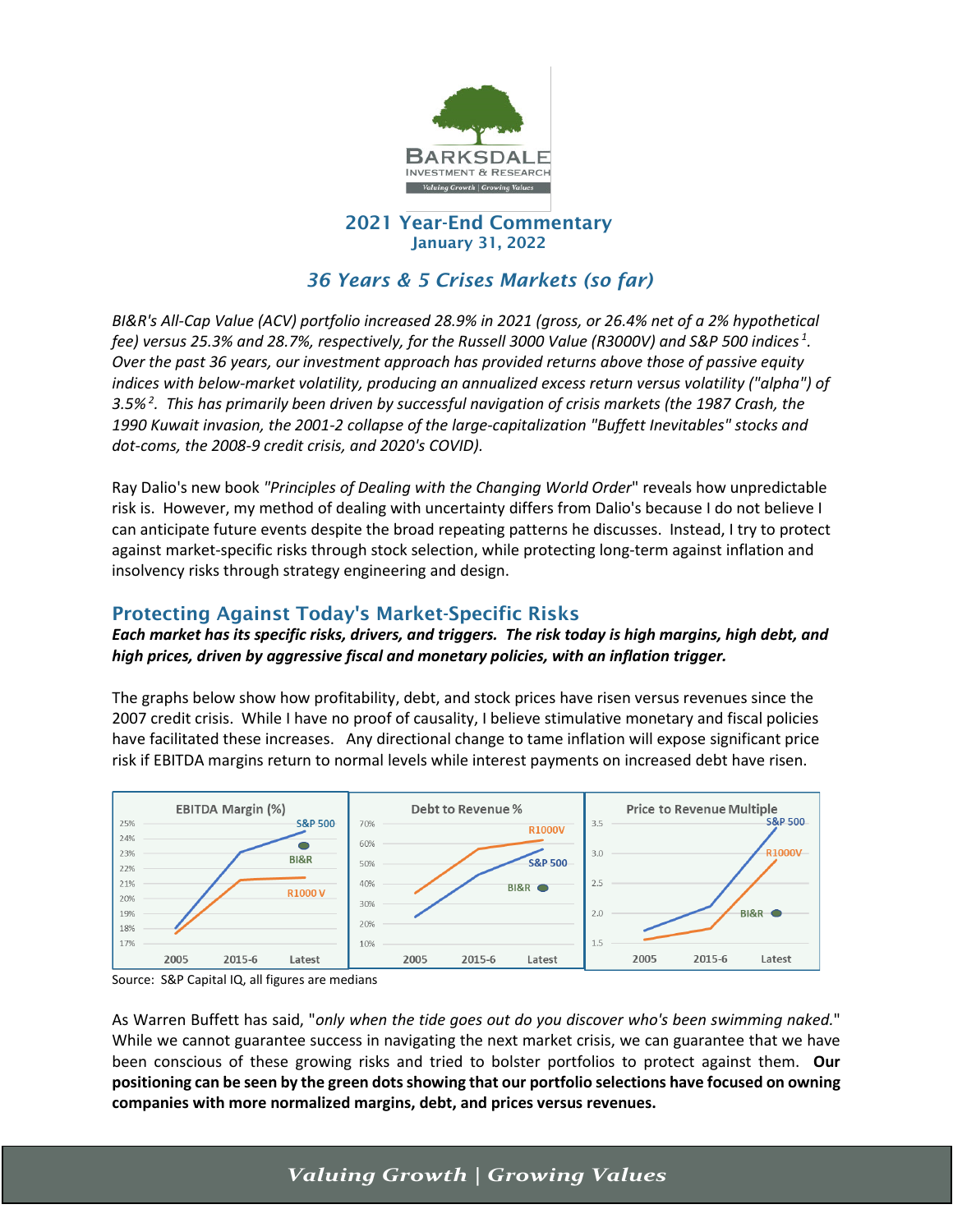## Protecting Against Inflation & Insolvency

Our investment approach is engineered to protect against inflation and insolvency through ownership of businesses that earn high returns on shareholders' capital, reinvest earnings for growth, achieve growth without excessive debt, and are purchased below their "real value." Our "real value" targets a 4%-5% return on our invested capital above inflation over a seven-year holding horizon. This portfolio design has been present since the inception of our approach, as stated in our [1986 Year-End Commentary:](https://f.hubspotusercontent30.net/hubfs/6869280/1986-Q4-QuarterlyCommentary-EIC.pdf)

"*We tend to own companies that earn high returns on their shareholders' capital, reinvest earnings in their business for growth, achieve their earnings and growth with low debt, yet sell at low P/E ratios*." [Equity Investment Corporation,](https://f.hubspotusercontent30.net/hubfs/6869280/1986-Q4-QuarterlyCommentary-EIC.pdf) 1986

Continuity of this portfolio strategy design can be seen graphically versus the S&P 500 and Russell 1000 Value indices below.



Source: S&P Capital IQ, all figures are medians

### 2021 Portfolio Attribution

Our 2021 outperformance versus the Russell 3000 Value index was driven by stock selection across multiple sectors (Communications, Consumer Staples, Technology, Industrials, and Health Care), offset by poor performance from one stock (Alibaba - Consumer Discretionary). Alibaba's price decline has been principally due to political rather than economic issues and we believe it continues to have longterm growth potential.

The strong contribution from stock selection was partially offset by our underweight positions in the two top-performing market sectors (energy +55.8% and REITs +42.3%). We typically have underweight positions in these sectors under our discipline due to low growth, low returns on invested capital, and high levels of debt.

### Q4 Portfolio Changes

As noted earlier, our determination of "real value" is calibrated to provide a real return over inflation. Because of this, a higher rate of inflation reduces the amount we are willing to pay for a business. We increased our inflation assumption to 3% last quarter due to prevailing higher inflation rates. This reduced valuations and triggered several sales, particularly given 2021's strong price increases.

For example, we sold our positions in Arista Networks, Cisco, Cognizant, Lab Corporation of America, General Mills, and Wesco, all at significant gains. We added one new position (Activision), which Microsoft now plans to acquire at a 60% premium to our purchase price. As a result, we closed 2021 with about 11% in cash.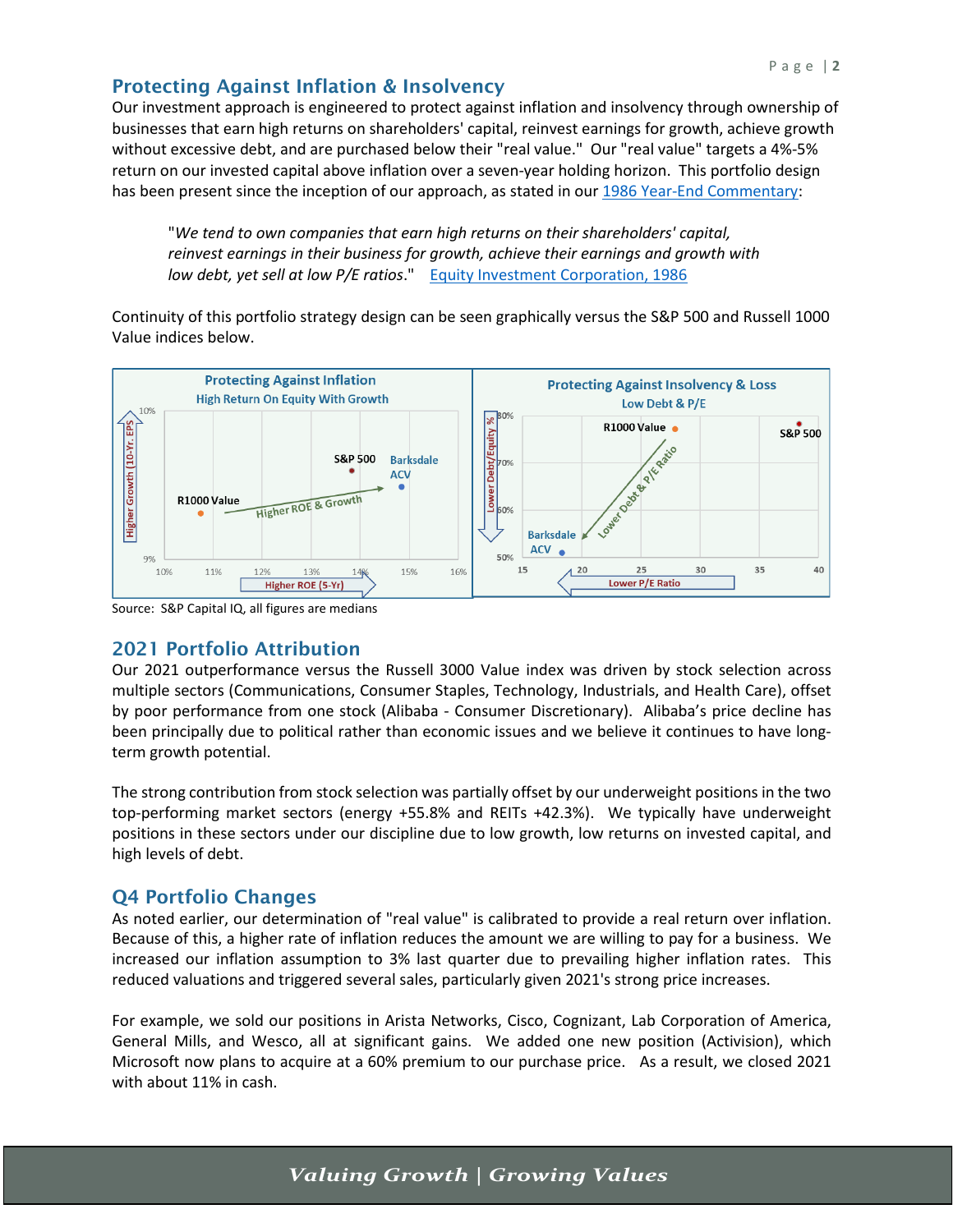#### How to Access BI&R Portfolios

I appreciate the decades of support for our investment approach by so many firms, advisors, and clients. Our portfolios are currently available as separate accounts from  $F/m$  Investments or via model implementation at [Adhesion Wealth Advisors.](https://www.adhesionwealth.com/roster-of-managers)

Jim Barksdale **Founder, President, & Chief Investment Officer** [Barksdale Investment & Research](http://www.barksdaleinvestment.com/) (8/1/19 to present) Equity Investment Corporation – Registered 1986 (12/31/85 to 9/30/16) 404-418-4999 (Office) 404-234-7420 (Cell)

*[Barksdale Investment & Research](https://barksdaleinvestment.com/) publishes model portfolios, which are implemented by [F/m Investments,](https://www.fmacceleration.com/) an SEC registered investment advisor. The portfolios are available as separate accounts at Charles Schwab, Fidelity, and Envestnet, or via model delivery through [Adhesion Wealth Advisor Solutions,](https://www.adhesionwealth.com/roster-of-managers) a Vestmark company.*